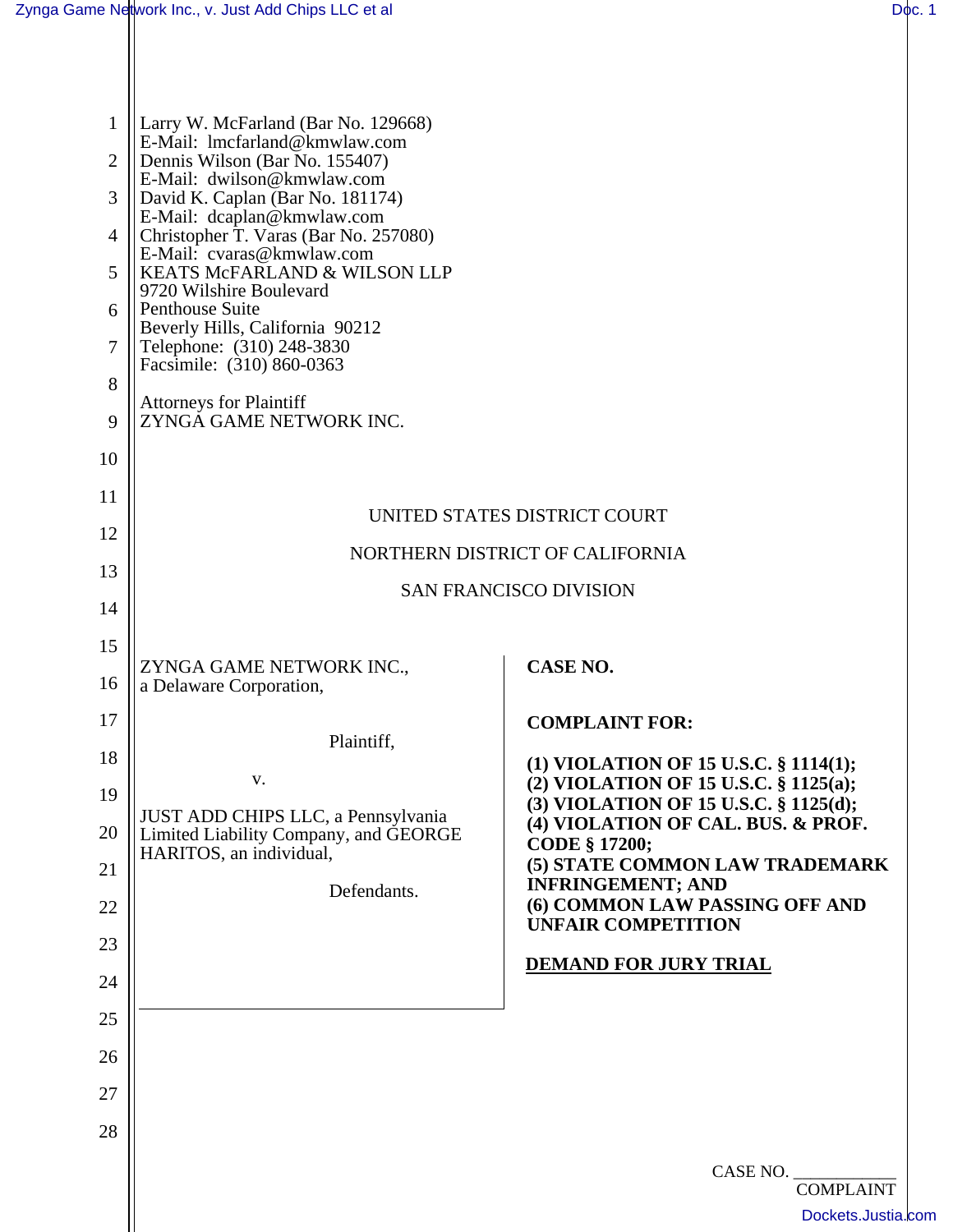| $\mathbf{1}$   | Plaintiff Zynga Game Network, Inc. ("Zynga") brings this Complaint against defendants Just             |  |  |
|----------------|--------------------------------------------------------------------------------------------------------|--|--|
| $\overline{2}$ | Add Chips LLC and George Haritos (collectively "Defendants") for injunctive relief and damages         |  |  |
| 3              | under the laws of the United States and the State of California.                                       |  |  |
| 4              | <b>Nature of the Action</b>                                                                            |  |  |
| 5              | 1.<br>This is an action for violation of the federal Lanham Act, 15 U.S.C. §§ 1114(1),                 |  |  |
| 6              | 1125(a) and 1125(d); violation of the California statutory law of unfair competition, Cal. Bus. &      |  |  |
| $\overline{7}$ | Prof. Code § 17200; and California common law trademark infringement, passing off and unfair           |  |  |
| 8              | competition.                                                                                           |  |  |
| 9              | <b>The Parties</b>                                                                                     |  |  |
| 10             | 2.<br>Plaintiff Zynga is a corporation organized and existing under the laws of the State of           |  |  |
| 11             | Delaware and has its principal place of business in San Francisco, California.                         |  |  |
| 12             | 3.<br>Zynga is informed and believes and on this basis alleges that defendant Just Add                 |  |  |
| 13             | Chips LLC is a limited liability company organized and existing under the laws of the State of         |  |  |
| 14             | Pennsylvania and has its principal place of business in Pittsburgh, Pennsylvania.                      |  |  |
| 15             | 4.<br>Zynga is informed and believes and on this basis alleges that defendant George                   |  |  |
| 16             | Haritos is an individual currently residing in Pittsburgh, Pennsylvania.                               |  |  |
| 17             | 5.<br>Zynga is informed and believes and on this basis alleges that the actions alleged                |  |  |
| 18             | herein to have been undertaken by Defendants were undertaken by each Defendant individually,           |  |  |
| 19             | were actions that each Defendant caused to occur, were actions that each Defendant authorized,         |  |  |
| 20             | controlled, directed, or had the ability to authorize, control or direct, and/or were actions in which |  |  |
| 21             | each Defendant assisted, participated or otherwise encouraged, and are actions for which each          |  |  |
| 22             | Defendant is liable. Each Defendant aided and abetted the actions of the Defendants set forth below,   |  |  |
| 23             | in that each Defendant had knowledge of those actions, provided assistance and benefitted from         |  |  |
| 24             | those actions, in whole or in part. Each of the Defendants was the agent of each of the other          |  |  |
| 25             | Defendant, and in doing the things hereinafter alleged, was acting within the course and scope of      |  |  |
| 26             | such agency and with the permission and consent of the other Defendant.                                |  |  |
| 27             | <b>Jurisdiction and Venue</b>                                                                          |  |  |
| 28             | 6.<br>This action arises under the trademark laws of the United States, 15 U.S.C. § 1051, et           |  |  |
|                |                                                                                                        |  |  |

- 1 -

CASE NO. \_\_\_\_\_\_\_\_\_\_\_\_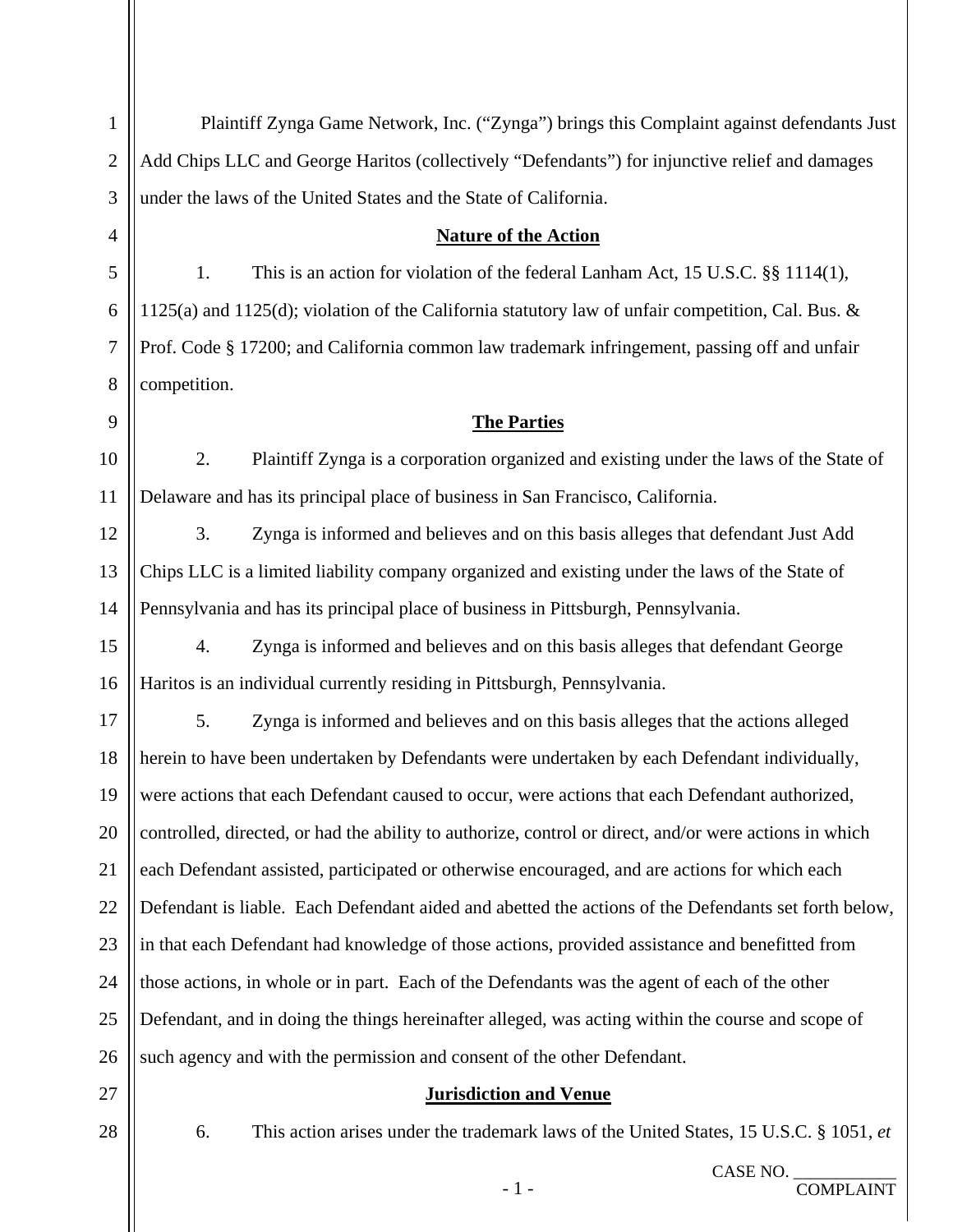| $\mathbf{1}$   | seq., particularly under 15 U.S.C. §§ 1114(1), 1125(a) and 1125(d), as well as state unfair            |  |  |  |
|----------------|--------------------------------------------------------------------------------------------------------|--|--|--|
| $\overline{2}$ | competition law and the common law of trademark infringement, passing off and unfair competition.      |  |  |  |
| 3              | This Court has jurisdiction of the federal claims under 28 U.S.C. §§ 1331 and 1338, and 15 U.S.C.      |  |  |  |
| $\overline{4}$ | §§ 1116, 1121, and 1125. This Court has supplemental jurisdiction of the state unfair competition      |  |  |  |
| 5              | claims under 28 U.S.C. § 1338(b), those claims being joined with a substantial and related claim       |  |  |  |
| 6              | under the Trademark Laws of the United States, and supplemental jurisdiction of all of the state law   |  |  |  |
| 7              | claims under 28 U.S.C. § 1367(a), those claims being so related to the federal claims that they form   |  |  |  |
| 8              | part of the same case or controversy and derive from a common nucleus of operative fact.               |  |  |  |
| 9              | Venue is proper in this district pursuant to 28 U.S.C. $\S$ 1391(b)(2).<br>7.                          |  |  |  |
| 10             | <b>Intradistrict Assignment</b>                                                                        |  |  |  |
| 11             | This being an Intellectual Property Action, the Court's Assignment Plan provides for<br>8.             |  |  |  |
| 12             | assignment of this Action on a district-wide basis. To the extent this Action may be deemed to have    |  |  |  |
| 13             | arisen in a particular county within this District, that county is San Francisco County on the grounds |  |  |  |
| 14             | that a substantial part of the events or omissions which give rise to Zynga's claims occurred in San   |  |  |  |
| 15             | Francisco County, where Zynga is located.                                                              |  |  |  |
| 16             | <b>Factual Allegations</b>                                                                             |  |  |  |
| 17             | Zynga is the largest social gaming company, providing, inter alia, online card games,<br>9.            |  |  |  |
| 18             | word games, board games, role playing games and party games including Zynga Poker, Mafia Wars,         |  |  |  |
| 19             | YoVille, Vampires, Street Racing, Scramble and Word Twist. Zynga's games are available on              |  |  |  |
| 20             | Facebook, MySpace, Bebo, Hi5, Friendster, Tagged, Yahoo!, the iPhone and iPod Touch, among             |  |  |  |
| 21             | others.                                                                                                |  |  |  |
| 22             | 10.<br>Zynga coined the trademark and service mark (collectively "mark") ZYNGA and has                 |  |  |  |
| 23             | made use of the mark ZYNGA in commerce since June 2007.                                                |  |  |  |
| 24             | 11.<br>Zynga's games have been a runaway success. In July, 2008, Zynga had over 1.3                    |  |  |  |
| 25             | million daily active users and 20 million registered users. As of January 1, 2009, Zynga had over 75   |  |  |  |
| 26             | million registered users. As of May, 2009, Zynga had more than 9.5 million daily users.                |  |  |  |
| 27             | Zynga's success and the success of the ZYNGA mark have been widely reported in<br>12.                  |  |  |  |
| 28             | the press, on the Internet and in blogs.                                                               |  |  |  |
|                | CASE NO. _<br>$-2-$<br><b>COMPLAINT</b>                                                                |  |  |  |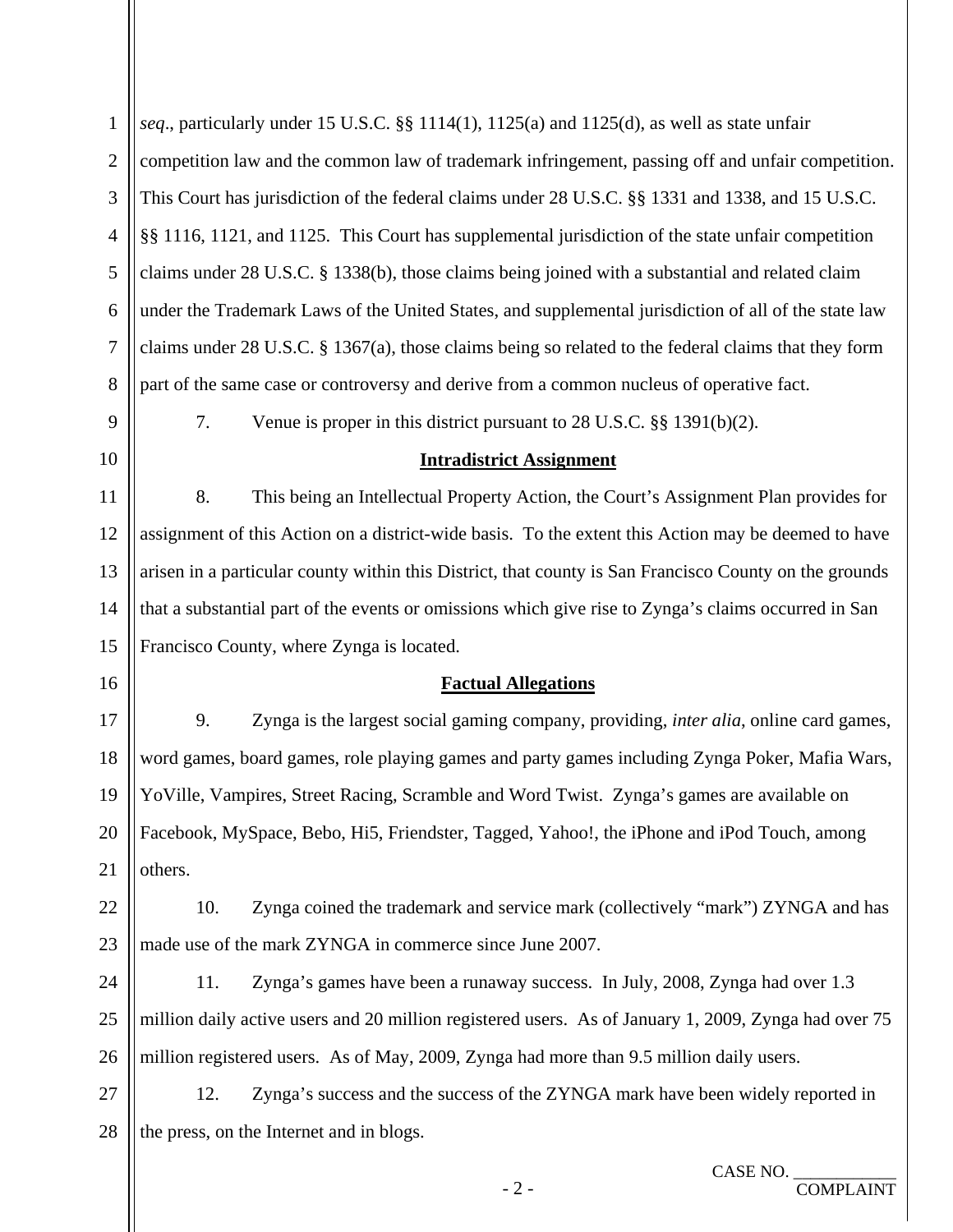13. The mark ZYNGA is inherently distinctive, and furthermore, by virtue of the extensive online sales and advertising under the mark ZYNGA, the ZYNGA mark has become wellknown within social gaming circles as a source identifier for Zynga's games.

1

2

4

5

6

7

8

3

14. Zynga owns United States Federal Trademark Registration No. 3,685,749 for the mark ZYNGA in International Class 009 for downloadable computer game software for use on wireless devices and computers, and International Class 041 for entertainment services, namely providing on-line computer games. A true and correct copy of federal Trademark Registration Certificate 3,685,749 is attached hereto as Exhibit 1.

9 10 15. One of Zynga's most popular games is Zynga Poker, a computerized version of the world-famous Texas Hold'Em poker game.

11 12 13 14 16. Without Zynga's authorization or approval, Defendants have registered the Internet domain name <zyngapoker.com> (the "Infringing Domain Name"). Users who type "zyngapoker.com" into their Internet web browsers expecting to find Zynga's popular Zynga Poker game, are instead taken to a website that Defendants have created and maintain (the "Website").

15 16 17 17. The Website contains paid advertising for Full Tilt Poker (<http://www.fulltiltpoker.com>), a site not operated by Zynga. Every time an Internet user on Defendants' Website clicks on one of these advertisements, Defendants make a profit.

18 19 18. Other content on the Website also encourages users to visit, sign up with, and play Full Tilt Poker.

20 21 22 19. Zynga is informed and believes, and on this basis alleges, that Internet users have been confused into believing that Zynga has authorized, approved, sponsored, or is otherwise affiliated with Defendants' Website and the Full Tilt Poker service they advertise.

23 24 25 20. Zynga is informed and believes, and on this basis alleges, that Internet users searching for Zynga's poker application have been diverted to Full Tilt Poker as a result of Defendants' registration and use of the Infringing Domain Name.

26 27 28 21. On October 30, 2009, Zynga filed an administrative complaint against Defendants in the World Intellectual Property Organization Arbitration and Mediation Center, pursuant to the Uniform Domain Name Dispute Resolution Process (the "UDRP Complaint"). The UDRP

- 3 -

COMPLAINT

CASE NO.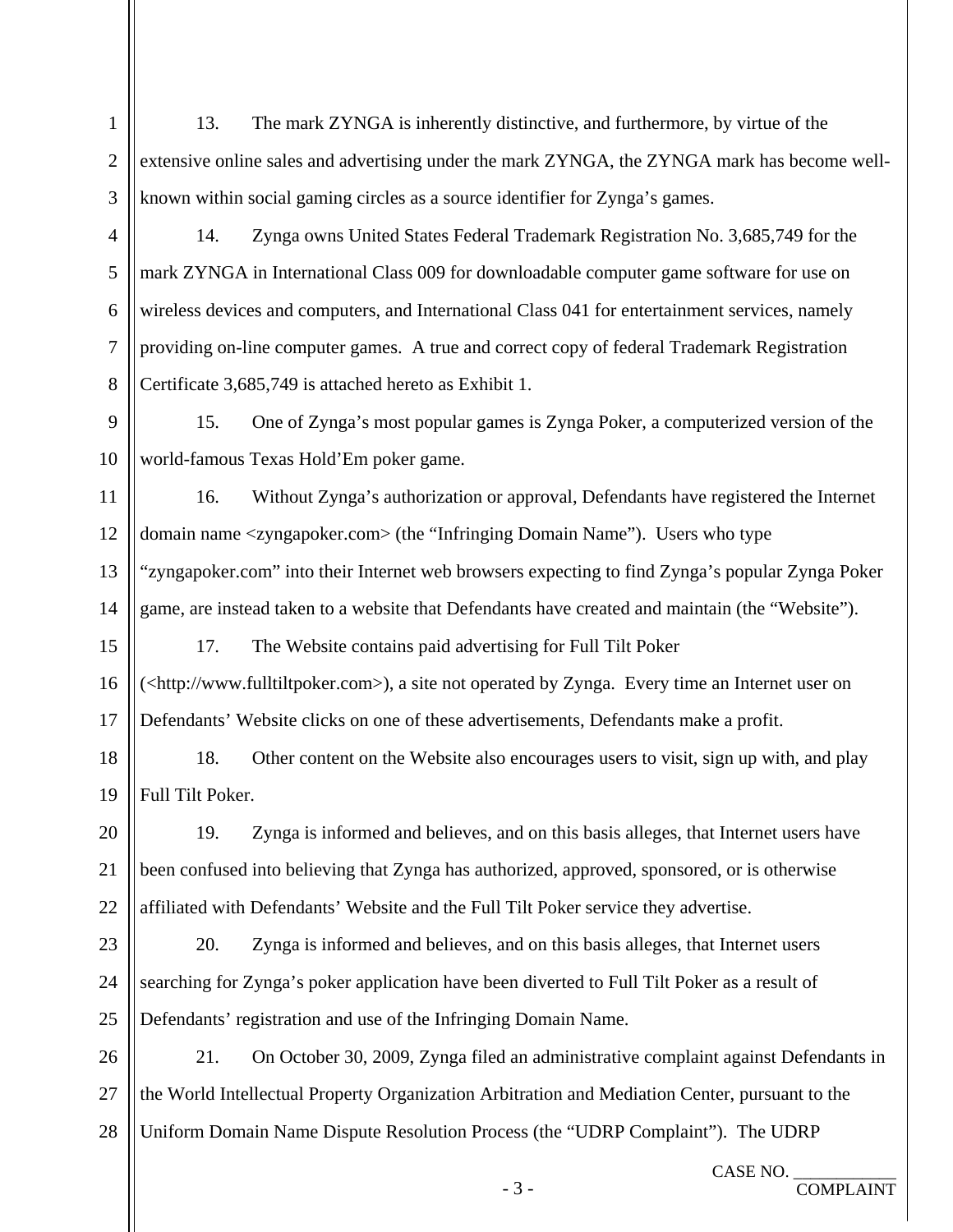1 2 Complaint asserted that Defendants have registered and used the Infringing Domain Name in a bad faith effort to profit from the ZYNGA mark. 3 7 8 9 10 12 16 21 26 22. Based on the arguments of both parties, the administrative panel adjudicating the UDRP Complaint found that Defendants registered the Infringing Domain Name in bad faith, and that they have no legitimate rights to the Infringing Domain Name. Accordingly, the panel ordered the Infringing Domain Name transferred to Zynga. 4 5 6 **FIRST CAUSE OF ACTION (Trademark Infringement) (15 U.S.C. § 1114(1))**  23. Zynga repeats, realleges and incorporates each and every allegation of the foregoing 11 paragraphs, as though fully set forth in this cause of action. 24. Defendants have used and continue to use in commerce a reproduction, copy, or colorable imitation of the registered ZYNGA mark in connection with the sale, offering for sale, distribution, or advertising of goods or services on or in connection with which such use is likely to cause confusion, or to cause mistake, or to deceive. 13 14 15 25. Defendants have and continue to reproduce, copy, or colorably imitate the registered ZYNGA mark and apply such reproduction, copy, or colorable imitation to labels, signs, prints, packages, wrappers, receptacles or advertisements intended to be used in commerce upon or in connection with the sale, offering for sale, distribution, or advertising of goods or services on or in connection with which such use is likely to cause confusion, or to cause mistake, or to deceive. 17 18 19 20 26. Defendants' conduct as alleged herein has been undertaken willfully and maliciously, and with full knowledge and in conscious disregard of Zynga's rights. Defendants' conduct has caused and will continue to cause Zynga irreparable harm for which there is no adequate remedy at law, and is also causing damage to Zynga in an amount which cannot be accurately computed at this time but will be proven at trial. 22 23 24 25

COMPLAINT

27

28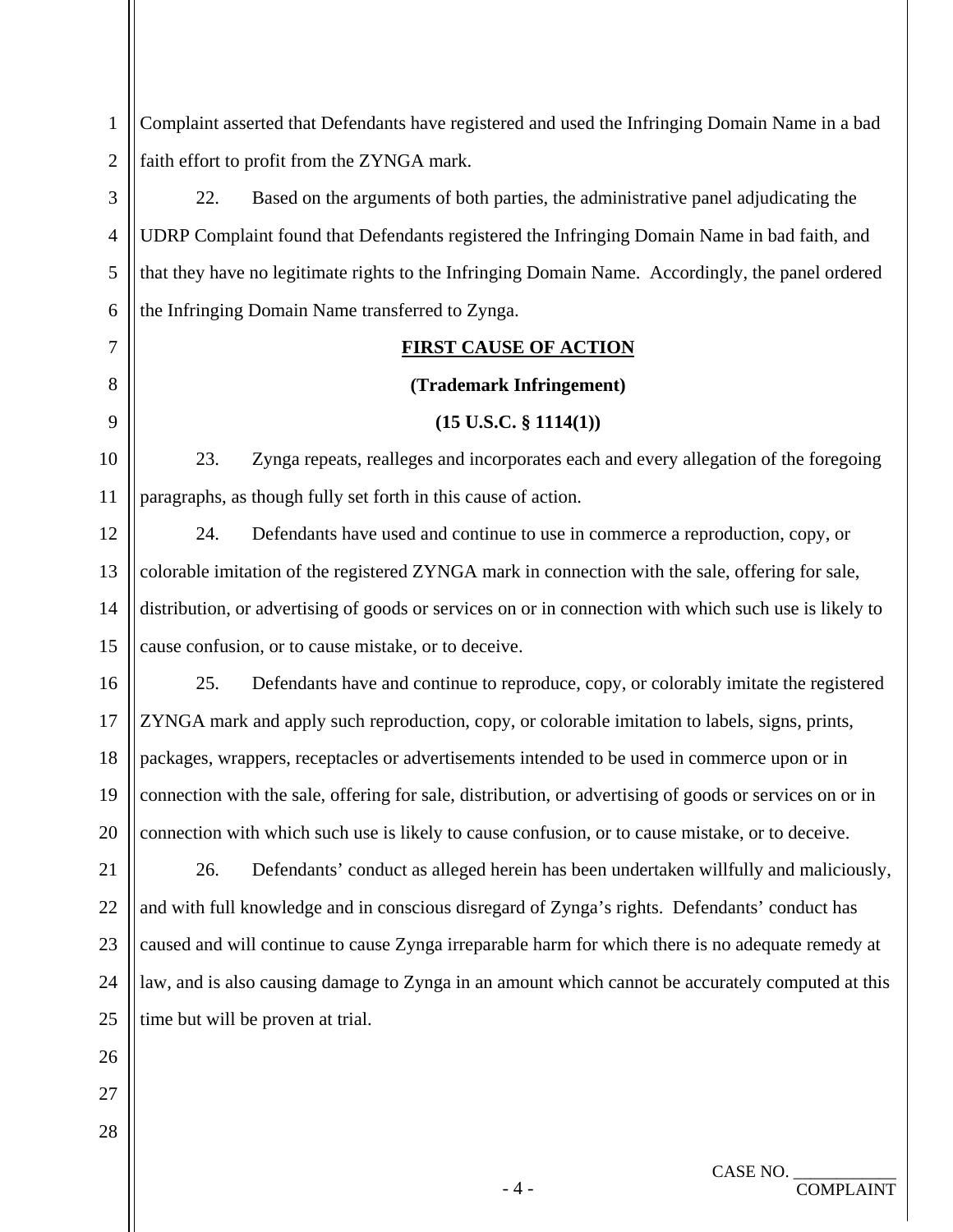| 1              | <b>SECOND CAUSE OF ACTION</b>                                                                           |  |  |
|----------------|---------------------------------------------------------------------------------------------------------|--|--|
| $\overline{2}$ | (False Designation of Origin Regarding the Mark ZYNGA)                                                  |  |  |
| 3              | $(15 \text{ U.S.C. } \S 1125(a))$                                                                       |  |  |
| 4              | 27.<br>Zynga repeats, realleges and incorporates each and every allegation of the foregoing             |  |  |
| 5              | paragraphs, as though fully set forth in this cause of action.                                          |  |  |
| 6              | 28.<br>Defendants' use of the mark ZYNGA constitutes use of a false designation of origin               |  |  |
| 7              | or false and misleading representation in interstate commerce that wrongfully and falsely designates,   |  |  |
| 8              | describes and represents that Defendants' products and services are connected, affiliated or            |  |  |
| 9              | associated with, or authorized by Zynga, and is likely to cause confusion as to Defendants'             |  |  |
| 10             | affiliation, connection or association with Zynga, or as to the origin, sponsorship, approval or        |  |  |
| 11             | authorization of Defendants' products or services by Zynga in violation of 15 U.S.C. §1125(a).          |  |  |
| 12             | 29.<br>Defendants' conduct as alleged herein has been undertaken willfully and maliciously,             |  |  |
| 13             | and with full knowledge and in conscious disregard of Zynga's rights. Defendants' conduct has           |  |  |
| 14             | caused and will continue to cause Zynga irreparable harm for which there is no adequate remedy at       |  |  |
| 15             | law, and is also causing damage to Zynga in an amount which cannot be accurately computed at this       |  |  |
| 16             | time but will be proven at trial.                                                                       |  |  |
| 17             | <b>THIRD CAUSE OF ACTION</b>                                                                            |  |  |
| 18             | (Federal Cybersquatting Regarding the Mark ZYNGA)                                                       |  |  |
| 19             | $(15 \text{ U.S.C. } § 1125(d))$                                                                        |  |  |
| 20             | 30.<br>Zynga repeats, realleges and incorporates each and every allegation of the foregoing             |  |  |
| 21             | paragraphs, as though fully set forth in this cause of action.                                          |  |  |
| 22             | Defendants have registered and used the Internet domain name <zyngapoker.com><br/>31.</zyngapoker.com>  |  |  |
| 23             | with a bad faith intent to profit from the mark ZYNGA.                                                  |  |  |
| 24             | 32.<br>The mark ZYNGA was distinctive at the time of registration the <zyngapoker.com></zyngapoker.com> |  |  |
| 25             | domain name and remains distinctive today.                                                              |  |  |
| 26             | 33.<br>The <zyngapoker.com> domain name was confusingly similar to the mark ZYNGA</zyngapoker.com>      |  |  |
| 27             | at the time Defendants registered it, and it remains so today.                                          |  |  |
| 28             | 34.<br>Defendants' conduct as alleged herein has been undertaken willfully and maliciously              |  |  |
|                | CASE NO.<br>$-5-$<br><b>COMPLAINT</b>                                                                   |  |  |

 $\parallel$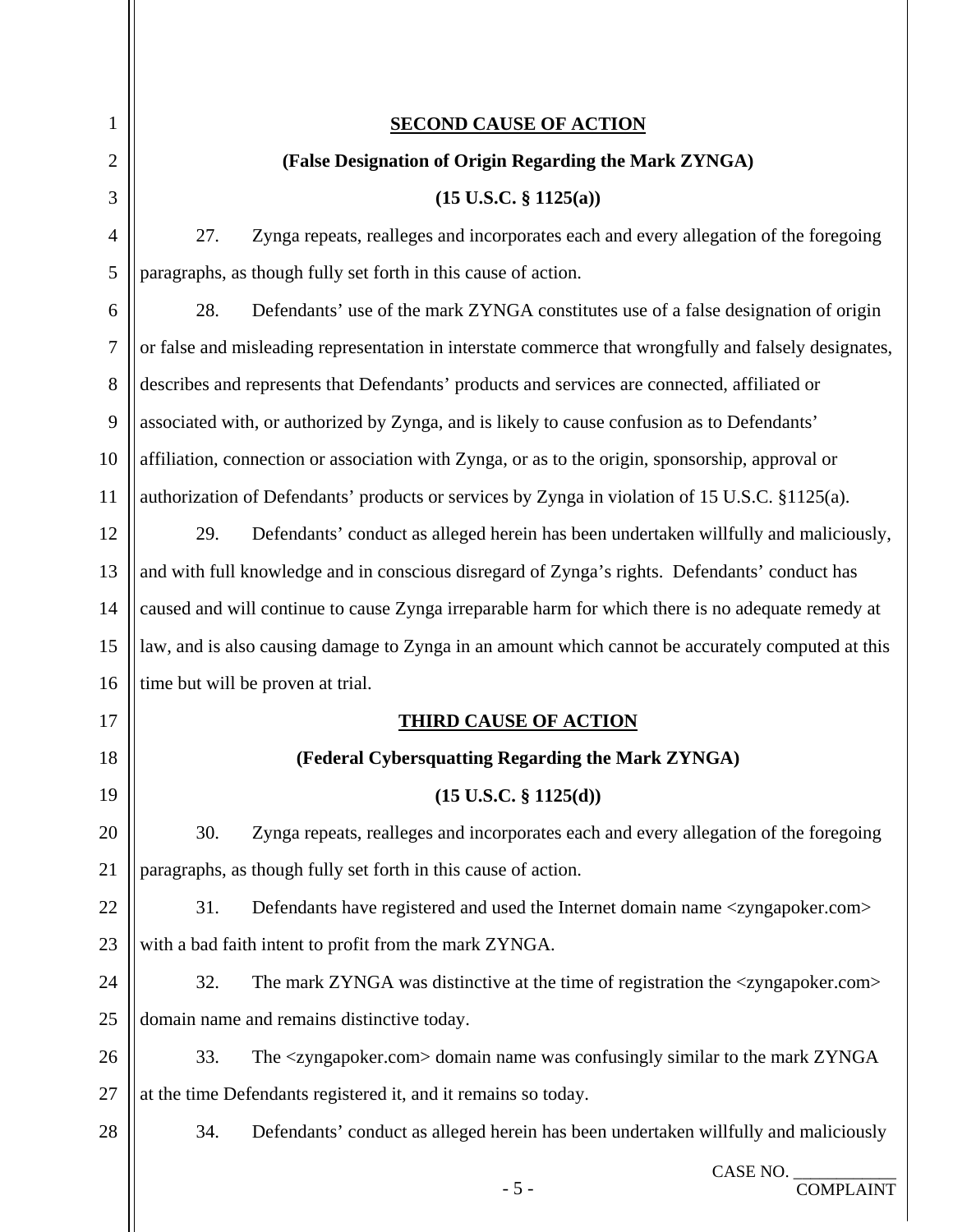| $\mathbf{1}$   | and with full knowledge and in conscious disregard of Zynga's rights. Defendants' bad faith                   |  |  |  |
|----------------|---------------------------------------------------------------------------------------------------------------|--|--|--|
| $\overline{2}$ | registration of the <zyngapoker.com> domain name has caused Zynga irreparable harm for which</zyngapoker.com> |  |  |  |
| 3              | there is no adequate remedy at law, and has also caused damage to Zynga in an amount which                    |  |  |  |
| $\overline{4}$ | cannot be accurately computed at this time but will be proven at trial, or at Zynga's election, entitles      |  |  |  |
| 5              | Zynga to an award of statutory damages in an amount to be determined by the Court.                            |  |  |  |
| 6              | <b>FOURTH CAUSE OF ACTION</b>                                                                                 |  |  |  |
| $\tau$         | (California Statutory Unfair Competition)                                                                     |  |  |  |
| 8              | (California Business and Professions Code § 17200, et seq.)                                                   |  |  |  |
| 9              | 35.<br>Zynga repeats, realleges and incorporates each and every allegation of the foregoing                   |  |  |  |
| 10             | paragraphs, as though fully set forth in this cause of action.                                                |  |  |  |
| 11             | 36.<br>Defendants compete directly with Zynga by deliberately attracting Internet users                       |  |  |  |
| 12             | searching for Zynga's Zynga Poker application.                                                                |  |  |  |
| 13             | 37.<br>Defendants are making unauthorized commercial use of the mark ZYNGA in a                               |  |  |  |
| 14             | deliberate, willful, intentional and wrongful attempt to trade on Zynga's goodwill, reputation and            |  |  |  |
| 15             | financial investments in the mark ZYNGA.                                                                      |  |  |  |
| 16             | By reason of Defendants' conduct as alleged herein, Defendants have engaged in<br>38.                         |  |  |  |
| 17             | unlawful, unfair and/or fraudulent ongoing business practices in violation of California Business $\&$        |  |  |  |
| 18             | Professions Code § 17200.                                                                                     |  |  |  |
| 19             | As a direct result of Defendants' unfair competition with regard to the mark ZYNGA<br>39.                     |  |  |  |
| 20             | Defendants have unlawfully acquired, and continue to acquire on an ongoing basis, an unfair                   |  |  |  |
| 21             | competitive advantage and have engaged in, and continue to engage in, wrongful business conduct to            |  |  |  |
| 22             | Defendants' monetary advantage and to the detriment of Zynga.                                                 |  |  |  |
| 23             | 40.<br>Defendants' conduct as alleged herein has been undertaken willfully and maliciously,                   |  |  |  |
| 24             | and with full knowledge and in conscious disregard of Zynga's rights.                                         |  |  |  |
| 25             | Defendants' illegal and unfair business practices are continuing, and injunctive relief<br>41.                |  |  |  |
| 26             | pursuant to California Business and Professions Code § 17203 is necessary to prevent and restrain             |  |  |  |
| 27             | further violations by Defendants.                                                                             |  |  |  |
| 28             |                                                                                                               |  |  |  |
|                | CASE NO.                                                                                                      |  |  |  |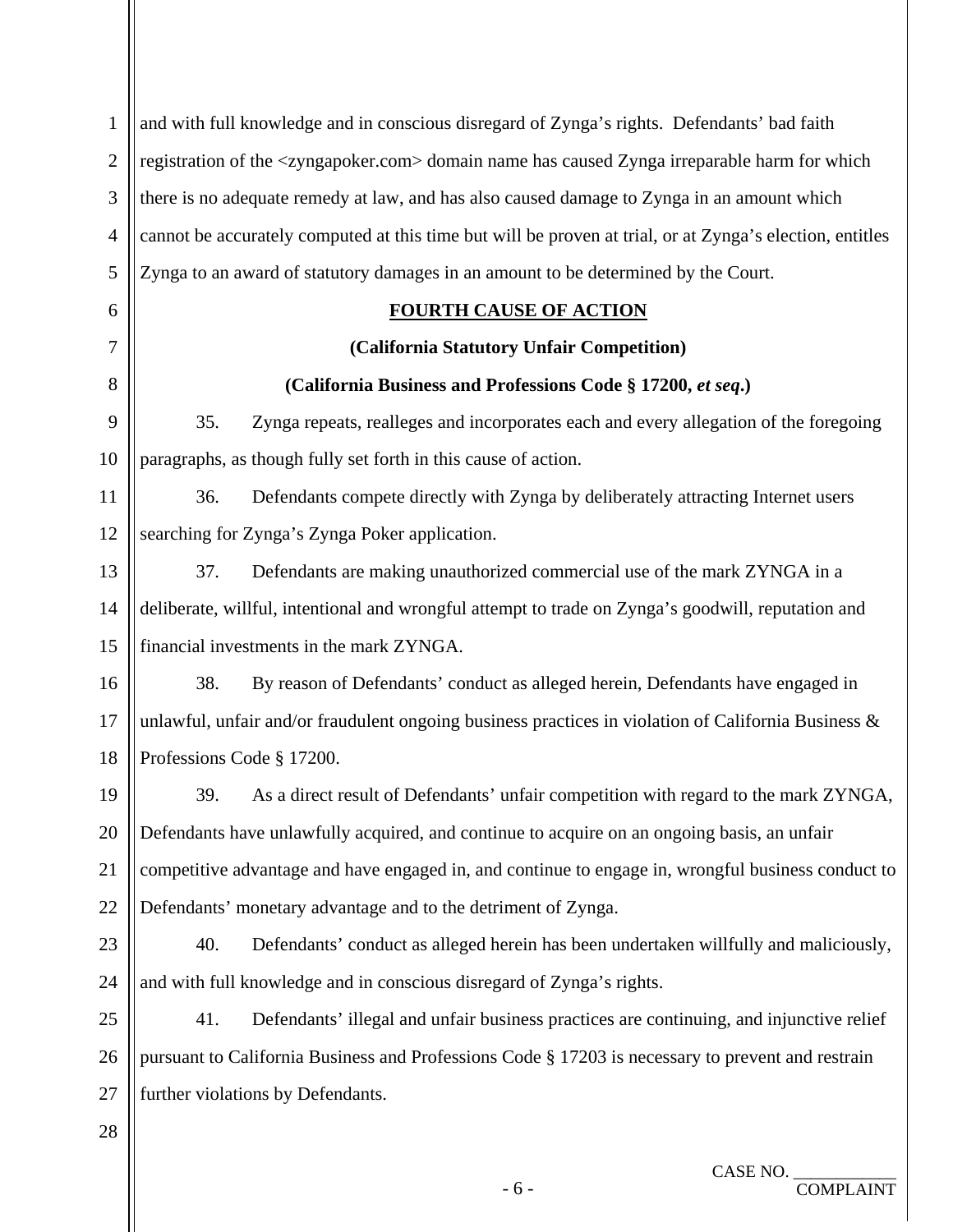| $\mathbf{1}$   | 42.<br>This Court has jurisdiction over the subject matter of this claim pursuant to the              |  |  |
|----------------|-------------------------------------------------------------------------------------------------------|--|--|
| $\overline{2}$ | provisions of 28 U.S.C. § 1338(b), this being a claim of unfair competition joined with a substantial |  |  |
| 3              | and related claim under the Trademark Laws of the United States, and under 28 U.S.C. § 1367.          |  |  |
| 4              | <b>FIFTH CAUSE OF ACTION</b>                                                                          |  |  |
| 5              | (Common Law Trademark Infringement of the Mark ZYNGA)                                                 |  |  |
| 6              | 43.<br>Zynga repeats, realleges and incorporates each and every allegation of the foregoing           |  |  |
| $\tau$         | paragraphs, as though fully set forth in this cause of action.                                        |  |  |
| 8              | Defendants' unauthorized use of the mark ZYNGA constitutes trademark<br>44.                           |  |  |
| 9              | infringement and is likely to cause confusion, deception and mistake among the consuming public       |  |  |
| 10             | and trade as to the source of, and authorization for the products and/or services sold and/or         |  |  |
| 11             | advertised by Defendants in violation of the common law of the State of California.                   |  |  |
| 12             | 45.<br>Defendants' conduct as alleged herein has been undertaken willfully and maliciously,           |  |  |
| 13             | and with full knowledge and in conscious disregard of Zynga's rights.                                 |  |  |
| 14             | 46.<br>As well as harming the public, Defendants' conduct as alleged herein has caused and            |  |  |
| 15             | will continue to cause Zynga irreparable harm for which there is no adequate remedy at law, and is    |  |  |
| 16             | also causing damage to Zynga in an amount which cannot be accurately computed at this time but        |  |  |
| 17             | will be proven at trial.                                                                              |  |  |
| 18             | This Court has jurisdiction over the subject matter of this claim pursuant to the<br>47.              |  |  |
| 19             | provisions of 28 U.S.C. § 1338(b), this being a claim of infringement joined with a substantial and   |  |  |
| 20             | related claim under the Trademark Laws of the United States, and under 28 U.S.C. § 1367.              |  |  |
| 21             | <b>SIXTH CAUSE OF ACTION</b>                                                                          |  |  |
| 22             | (California Common Law Passing Off and Unfair Competition)                                            |  |  |
| 23             | 48.<br>Zynga repeats, realleges and incorporates each and every allegation of the foregoing           |  |  |
| 24             | paragraphs, as though fully set forth in this cause of action.                                        |  |  |
| 25             | 49.<br>By virtue of their conduct as alleged herein, Defendants have engaged and are                  |  |  |
| 26             | engaging in unfair competition and passing off under the common law of the State of California.       |  |  |
| 27             | As well as harming the public, Defendants' conduct as alleged herein has caused and<br>50.            |  |  |
| 28             | will continue to cause Zynga irreparable harm for which there is no adequate remedy at law, and is    |  |  |
|                |                                                                                                       |  |  |

CASE NO. \_\_\_\_\_\_\_\_\_\_\_\_ - 7 - COMPLAINT

- 7 -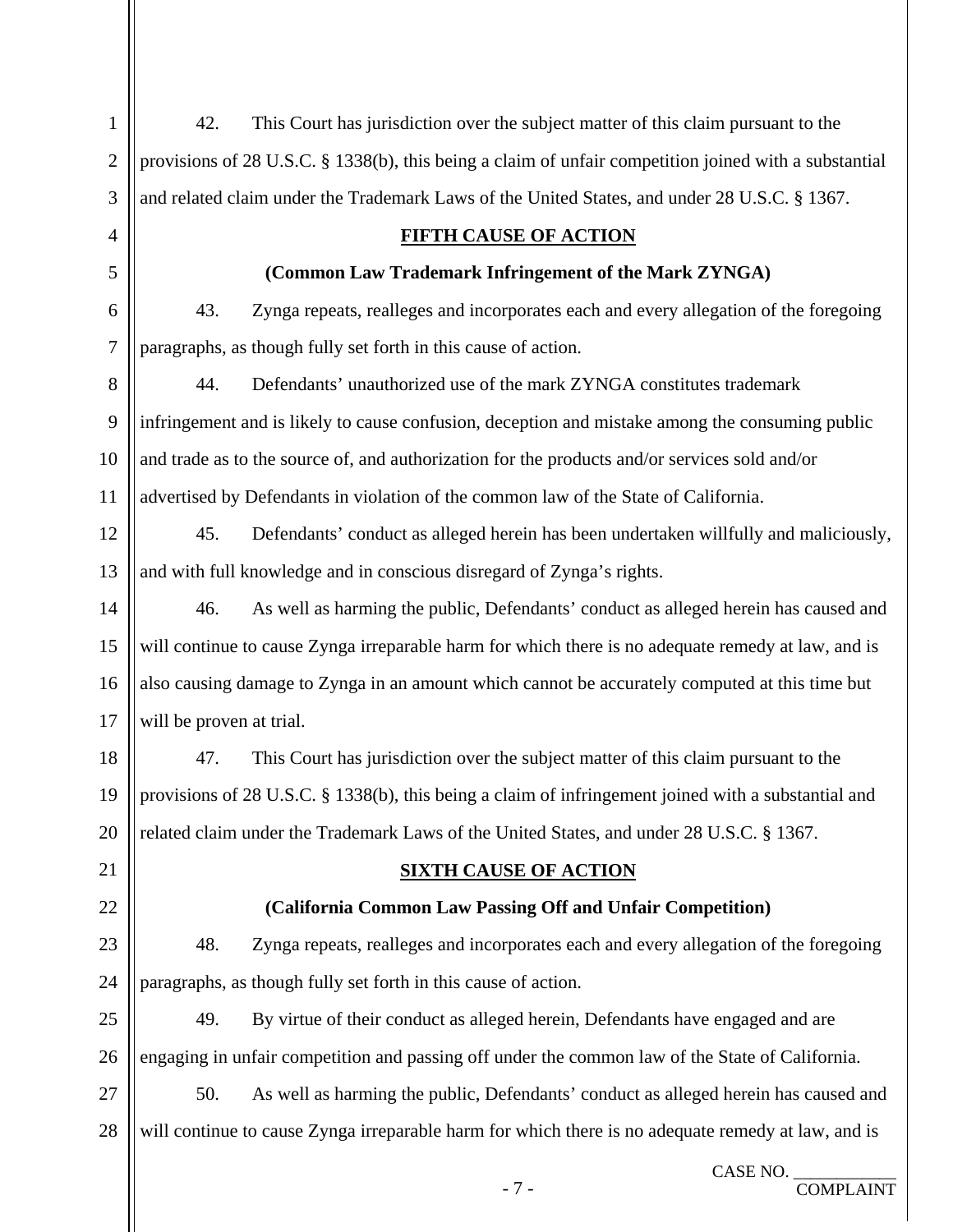also causing damage to Zynga in an amount which cannot be accurately computed at this time but will be proven at trial.

3 51. Defendants' actions were undertaken intentionally to obtain an unfair advantage over Zynga and in conscious disregard of Zynga's rights, and were malicious, oppressive and/or fraudulent. Zynga requests punitive or exemplary damages pursuant to California Civil Code § 3294(a) in an amount sufficient to punish and deter Defendants and to make an example of them. 4 5 6

52. This Court has jurisdiction over the subject matter of this claim pursuant to the provisions of 28 U.S.C. § 1338(b), this being a claim of unfair competition joined with a substantial and related claim under the Trademark Laws of the United States, and under 28 U.S.C. § 1367.

#### **REQUEST FOR RELIEF**

11 Zynga requests that this Court:

1

2

7

8

9

10

12 A. Enter a permanent injunction enjoining Defendants and their owners, directors, agents, employees, representatives and all persons or entities acting in concert or participation with Defendants from infringing any of Zynga's trademarks, including without limitation using the mark ZYNGA and/or confusingly similar misspellings or variations thereof, alone or in combination with any other words or phrases, in a manner that is likely to cause confusion with respect to the mark ZYNGA or with respect to Zynga's approval or authorization of Defendants' actions, including but not limited to enjoining Defendants from registering any Internet domain names containing the term ZYNGA and/or of confusingly similar misspellings or variations thereof, alone or in combination with any other terms; 13 14 15 16 17 18 19 20

21 B. Enter a permanent injunction requiring Defendants and their owners, directors, agents, employees, representatives and all persons or entities acting in concert or participation with Defendants to immediately cease any conduct suggesting or tending to suggest that any products or services they advertise or offer for sale are directly or indirectly sponsored or approved by, or affiliated with Zynga; 22 23 24 25

26 C. Order the transfer to Zynga of the Infringing Domain Name and any other Internet domain names Defendants have registered that are identical or confusingly similar to the ZYNGA mark; 27 28

COMPLAINT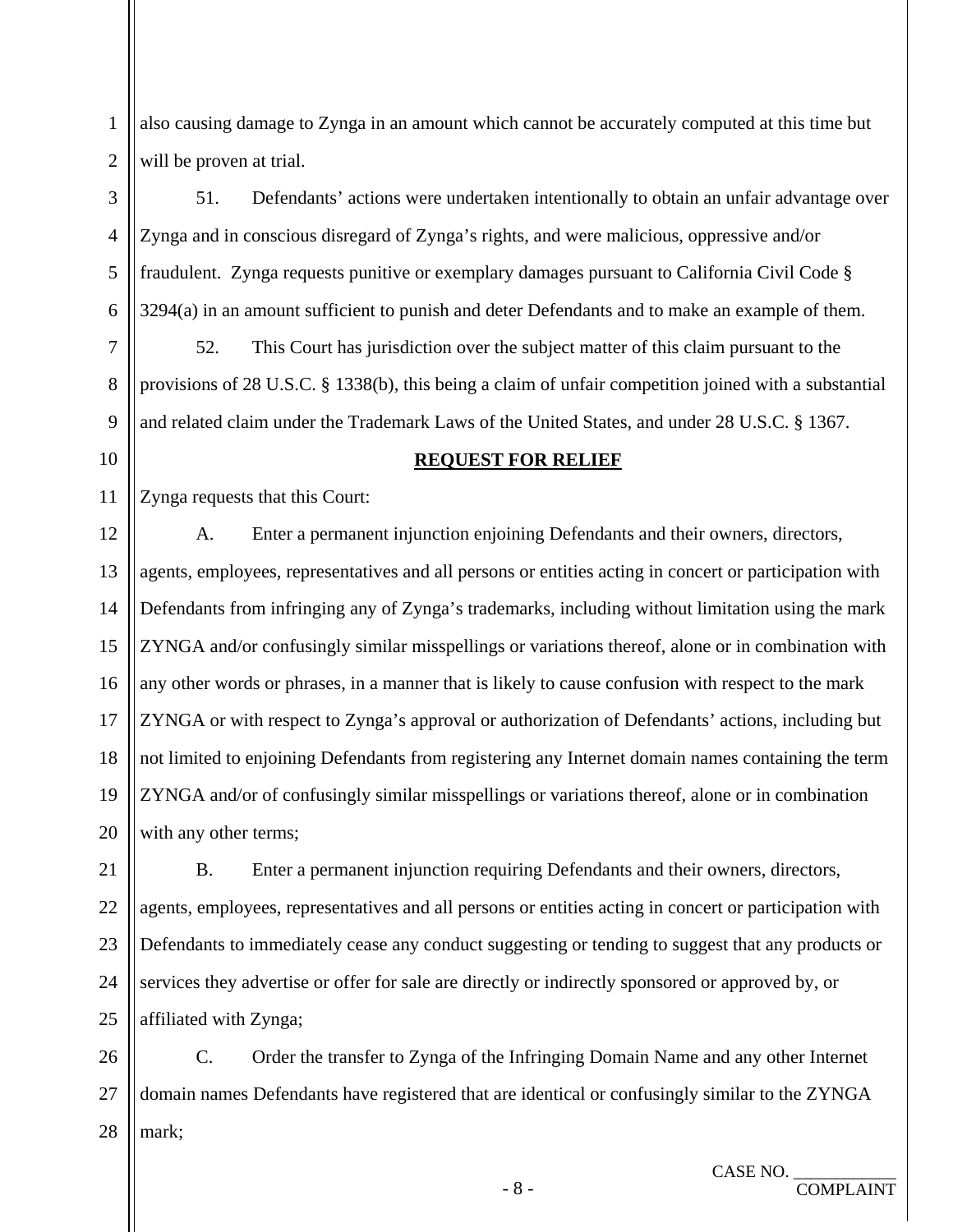| 1        | D.                                                                                                 | Enter a finding that Defendants' actions were oppressive, fraudulent or malicious;                 |  |  |
|----------|----------------------------------------------------------------------------------------------------|----------------------------------------------------------------------------------------------------|--|--|
| 2        | Ε.                                                                                                 | Award Zynga damages in an amount to be proven at trial that will be trebled pursuant               |  |  |
| 3        | to the applicable statute, as well as pre-judgment and post-judgment interest;                     |                                                                                                    |  |  |
| 4        | F.                                                                                                 | Award Zynga statutory damages in the amount of \$100,000 as well as pre-judgment                   |  |  |
| 5        |                                                                                                    | and post-judgment interest for each and every Internet domain name Defendants have registered that |  |  |
| 6        |                                                                                                    | is identical or confusingly similar to the ZYNGA mark;                                             |  |  |
| 7        | G.                                                                                                 | Enter an order, pursuant to 15 U.S.C. § 1118 and other applicable law, directing                   |  |  |
| 8        | Defendants to deliver for destruction all products in their possession or under their control that |                                                                                                    |  |  |
| 9        | infringe Zynga's intellectual property rights;                                                     |                                                                                                    |  |  |
| 10       | H.                                                                                                 | Award Zynga punitive damages in an amount sufficient to punish and deter                           |  |  |
| 11       | Defendants;                                                                                        |                                                                                                    |  |  |
| 12       | I.                                                                                                 | Enter an award of attorneys' fees and costs; and                                                   |  |  |
| 13       | J.                                                                                                 | Award any such other and further relief as this Court deems just and proper.                       |  |  |
| 14       |                                                                                                    | PLAINTIFF ZYNGA HEREBY DEMANDS A TRIAL BY JURY.                                                    |  |  |
| 15       |                                                                                                    |                                                                                                    |  |  |
| 16       |                                                                                                    |                                                                                                    |  |  |
| 17       |                                                                                                    | Dated: January 8, 2010                                                                             |  |  |
| 18<br>19 |                                                                                                    | Christopher T. Varas<br>Keats McFarland & Wilson LLP<br>Attorneys for Plaintiff                    |  |  |
| 20       |                                                                                                    | ZYNGÁ GAME NETWORK INC.                                                                            |  |  |
| 21       |                                                                                                    |                                                                                                    |  |  |
| 22       |                                                                                                    |                                                                                                    |  |  |
| 23       |                                                                                                    |                                                                                                    |  |  |
| 24       |                                                                                                    |                                                                                                    |  |  |
| 25       |                                                                                                    |                                                                                                    |  |  |
| 26       |                                                                                                    |                                                                                                    |  |  |
| 27       |                                                                                                    |                                                                                                    |  |  |
|          |                                                                                                    |                                                                                                    |  |  |
| 28       |                                                                                                    |                                                                                                    |  |  |

Н

 $\ddot{\phantom{a}}$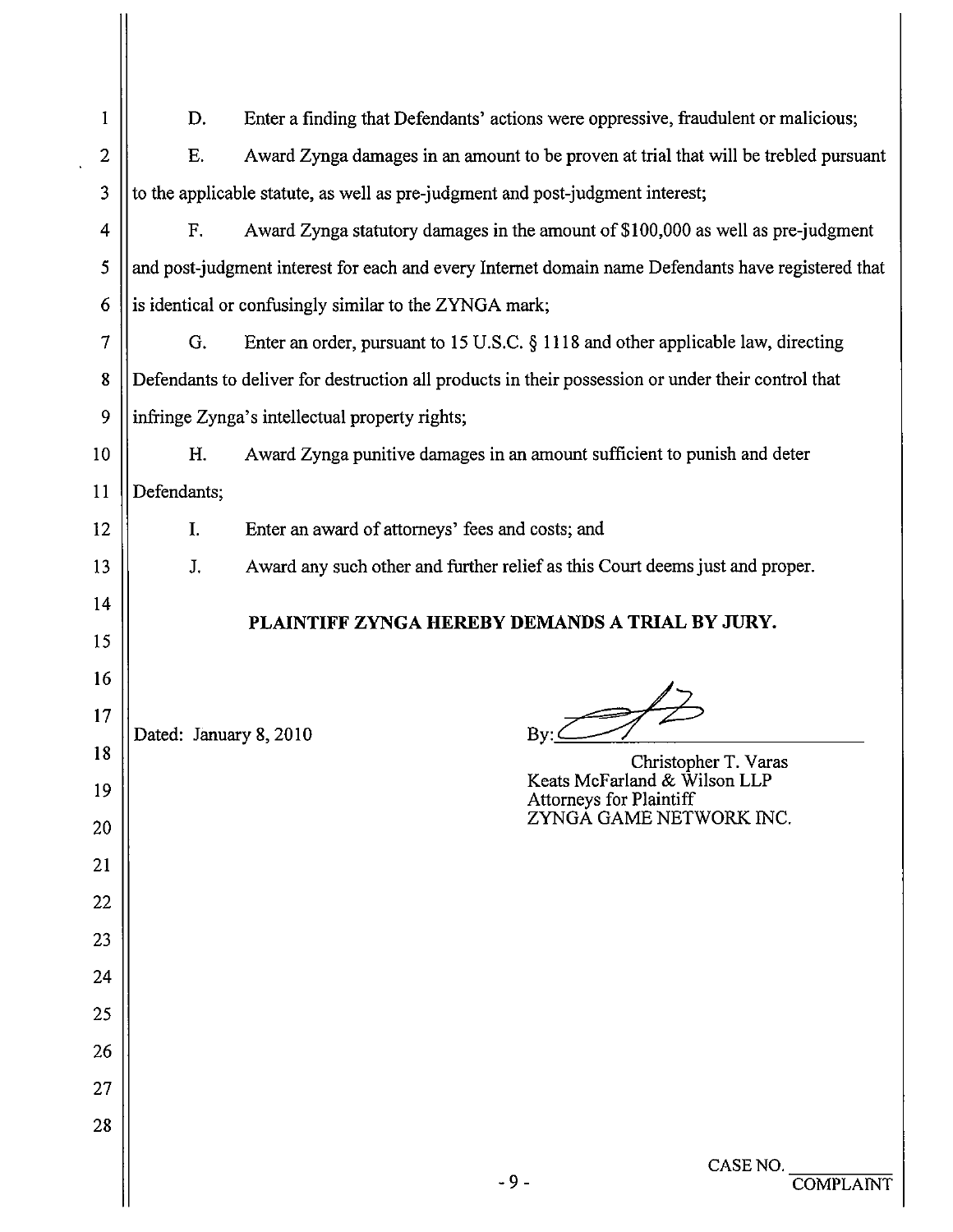Zynga Game Network Inc. v. Just Add Chips LLC, et al.<br>U.S. District Court, Northern District of California (San Francisco Division) Case No.

### **COMPLAINT**

 $\mathcal{L}_{\mathcal{A}}$ 

#### **EXHIBIT 1**

 $\sim 10^{-10}$